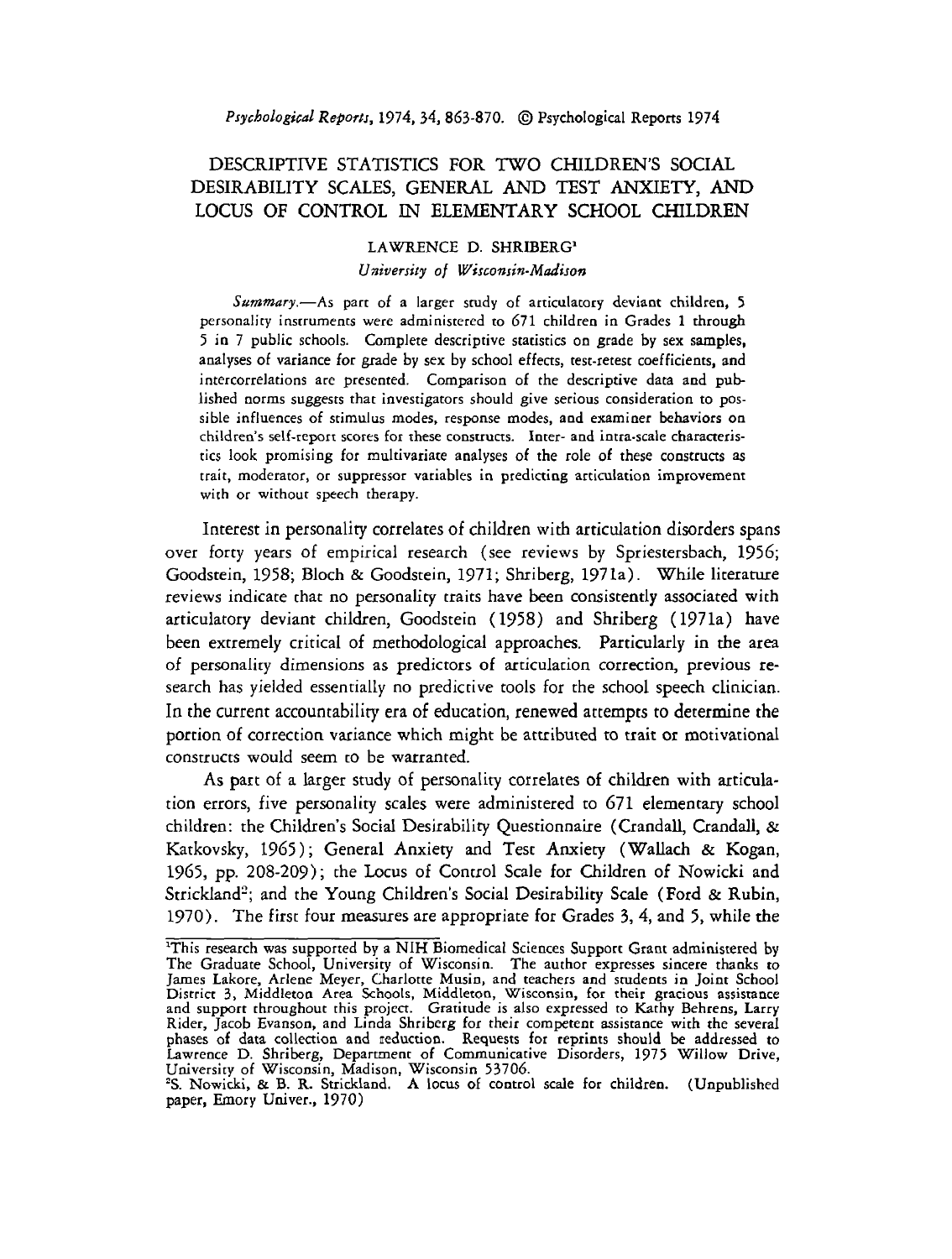Young Children's Social Desirab'lity Scale is suitable for first and second grade children.

While our interests are in the statistical properties of these scales as candidates for multivariate prediction of speech improvement with and without speech therapy, this report is prepared as a service to researchers who may have other interests in descriptive data on these scales.

#### **METHOD**

# *Stimrrli and Test Bookletr*

For control purposes, a pre-recorded audio tape was constructed to present the measures for Grades 3, 4, and 5. Since previous work by this investigator with these and other measures showed no order effects for scale presentation, the sequence of scales was arbitrarily set at Children's Social Desirability Questionnaire, General Anxiety and Test Anxiety (randomized items with fillers), and Locus of Control. A professional male announcer was rehearsed to read the items for each scale. Care was taken to produce readings of each item which were pleasant, but non-biasing in the sense that intonation would not suggest the "appropriate" response. Acceptable readings were recorded on a Nagra IV L audio tape recorder with matching microphone, allowing 5 sec. between items. For the Young Children's Social Desirability Scale, a female E was trained to read the items for live presentation, taking the same care to avoid intonational or postural-gestural bias.

Multi-colored response booklets titled "What I **Am** Like" were constructed for the battery of measures. Each of the three differently colored pages contained columns of numbered items for circling **"YES"** or "NO" (Children's Social Desirability; Locus of Contcol) or **"LIKE** ME" or **"NOT LIKE ME"** (General and Test Anxiety).

#### *Sirbjeccs and Testing*

The study was conducted in Middleton, Wisconsin, a midwestern town adjoining a university community. Testing was conducted in seven elementary schools comprising a unified school district. All testing was conducted by the one female E.

For the battery of measures for Grades **3,** 4, and 5, the E arranged to test entire classrooms with the homeroom teachers absent. Instructions given orally to the children were:

[Instructions for filling out the booklet face sheets] "A man is going to ask you some questions on this tape recorder. These questions are different from other questions that you are asked in school because there are no right or wrong answers. Also, no one is going to see your answers except a man who doesn't know you. No one will see your answers, not your teachers, or your principal, or your parents-no one but a man who works at a college will see your answers. When we finish today, I will put your booklets in this big envelope and mail them to the man."

"Now, let's turn to the first page. See the numbers from one to fifty? For each number, the man on the tape recording is going to ask you a question about yourself. These questions are about how you think and feel and so they have no right or wrong answers. People think and feel differently. For example, if I asked you 'Do you like to play baseball?', some of you would circle 'YES' and some of you would circle 'NO'. Your answer depends on how you think and feel. The questions are about how you think and feel about school, and about a lot of other things. Remember, listen carefully to each question and answer it by deciding if you feel that way. Let's begin." [Instructions briefly repeated on the tape by the announcer; reinstructions given between each test.]

*E* was able to observe if children were following along, but arranged to sit removed from the children, deliberately appearing busy with her notebook to give the children a sense of privacy. Test sessions averaged 35 min., including a brief "stretch."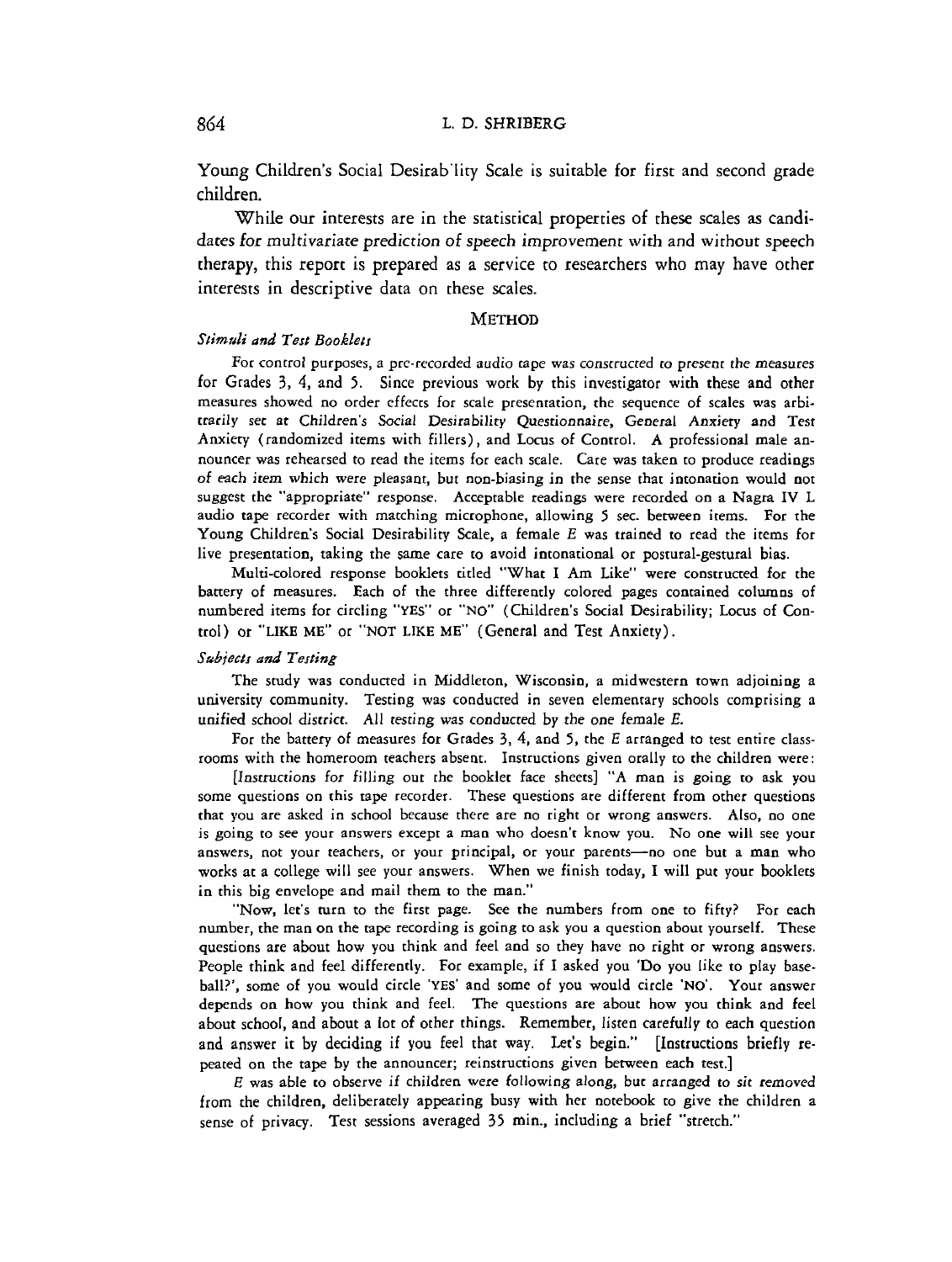For the Young Children's Social Desirability Scale, the same E scheduled individual resting of first- and second-graders in a quiet room in each school. The forced-choice interview procedure recommended by Ford and Rubin **(1970;** personal communication) assured that a child understood each question before coding a response. Tescing for this measure averaged five to six minutes per **S.** 

For test-retest stability, 100 Ss were retested in the same manner approximately one month after original testing.

## **RESULTS**

All test booklets were screened for invalid or incomplete data; approximately 10 booklets, most from 5th graders, were discarded before the reduction for computer analyses.

Table 1 presents descriptive statistics for the five measures. The coefficients of kurtosis and skew indicate that all measures approach symmetrical, mesokurtic distributions; Children's Social Desirability, General Anxiety, and

| Scale*                                           | Max.<br>Score |   | Sex Grade           | М                       | SD                   | SE <sub>M</sub>   | Range                            | Skew                       | Kur-<br>tosis        |
|--------------------------------------------------|---------------|---|---------------------|-------------------------|----------------------|-------------------|----------------------------------|----------------------------|----------------------|
| Children's<br>Social Desirability                | 47            | G | 3<br>4              | 21.56<br>17.45          | 9.89<br>9.46         | 1.05<br>1.09      | 4.46<br>$3 - 38$                 | $-.31$<br>.39              | 2.29<br>2.11         |
| Questionnaire                                    |               | B | 5<br>$\frac{3}{4}$  | 13.88<br>16.21<br>12.98 | 7.93<br>8.14<br>7.28 | .98<br>.97<br>.82 | 2-36<br>2-40<br>$1-28$           | .80<br>.39<br>.25          | 3.27<br>2.85<br>1.86 |
|                                                  |               |   | 5                   | 11.65                   | 7.21                 | .77               | $0 - 33$                         | .99                        | 3.59                 |
| General Anxiety                                  | 20            | G | 3<br>4<br>5         | 10.29<br>9.50<br>9.77   | 4.41<br>4.20<br>3.96 | .47<br>.48<br>.49 | $0 - 18$<br>$1-20$<br>$2 - 18$   | $-.31$<br>.23<br>$-.15$    | 2.22<br>2.93<br>2.18 |
|                                                  |               | в | $\frac{3}{4}$<br>5  | 6.38<br>6.01<br>5.63    | 4.19<br>3.78<br>3.64 | .50<br>.43<br>.39 | $0 - 17$<br>$0 - 16$<br>$0 - 17$ | .19<br>.43<br>.38          | 2.30<br>2.57<br>2.99 |
| Test Anxiety                                     | 19            | G | 3<br>4<br>5         | 6.75<br>7.18<br>7.51    | 3.93<br>4.15<br>4.28 | .42<br>.48<br>.53 | 0.18<br>$1 - 18$<br>$0-18$       | .53<br>.52<br>.36          | 2.95<br>2.60<br>2.47 |
|                                                  |               | B | $\frac{3}{4}$<br>5  | 5.73<br>5.80<br>5.72    | 4.12<br>4.33<br>3.78 | .49<br>.49<br>.41 | 0.19<br>0.16<br>0.17             | .78<br>.54<br>.41          | 3.49<br>2.27<br>2.61 |
| Locus of Control                                 | 20            | G | $\frac{3}{4}$<br>5  | 11.08<br>10.71<br>10.69 | 3.84<br>3.53<br>3.09 | .41<br>.41<br>.38 | $0 - 20$<br>4-20<br>4-18         | $-.33$<br>.22<br>$-.09$    | 3.62<br>2.65<br>2.68 |
|                                                  |               | в | 3<br>4<br>5         | 10.14<br>10.89<br>10.37 | 4.22<br>3.63<br>3.25 | .50<br>.41<br>-35 | $0 - 20$<br>$2 - 20$<br>$3-18$   | $-.08$<br>$-.26$<br>$-.04$ | 2.76<br>3.17<br>2.56 |
| Young Children's<br>Social Desirability<br>Scale | 26            | G | 1<br>$\overline{2}$ | 13.53<br>13.79          | 5.75<br>6.51         | .86<br>.99        | 4.26<br>5-26                     | $-.15$<br>.23              | 2.06<br>1.90         |
|                                                  |               | в | 1<br>2              | 15.44<br>13.07          | 5.94<br>5.88         | .75<br>.80        | 4-26<br>$3 - 26$                 | $-.51$<br>$-.20$           | 2.51<br>2.20         |

TABLE 1 DESCRIPTIVE STATISTICS FOR FIVE PERSONALITY SCALES

**866,** *respectively.* ns for girls in Grades 5, 4,  $\sigma$  = 89, 70, and 65, respectively; for boys 71, 79, and 86, respectively. ns for girls in Grades 1 and 2  $=$  45 and 54, respectively; for boys 63 and **54.** 

\*Higher scores in direction of socially desirable responses, anxiety, and external locus of control.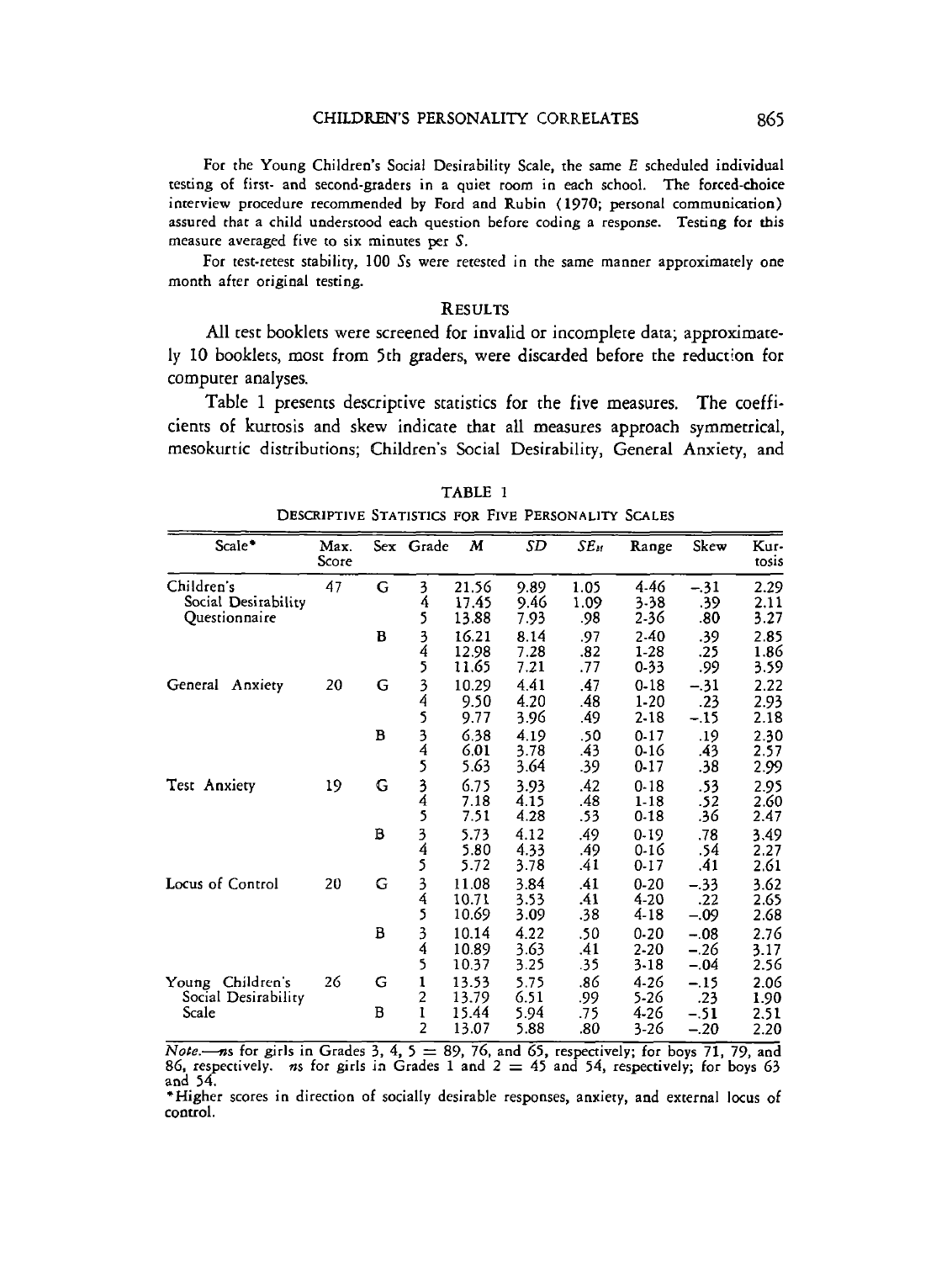Test Anxiety are slightly skewed to the higher scores, while Locus of Control and Young Children's Social Desirability are slightly skewed to the lower scores. Ranges generally encompass almost the full scale.

For each measure, a 2  $\times$  3  $\times$  6 analysis of variance was performed to assess effects of sex, grade, and school on personality scores. Only one threeway interaction obtained across the five measures: Children's Social Desirability  $(F = 3.39, dt = 10/378, p < .001)$ . Four two-way interactions were significant at the .05 level: Sex  $\times$  School for General Anxiety ( $F = 2.50$ ,  $df =$ 5/378), and Locus of Control ( $F = 2.61$ ,  $df = 5/378$ ), and Grade  $\times$  School interactions for Test Anxiety ( $F = 1.84$ ,  $df = 10/378$ ) and Locus of Control  $(F = 2.31, df = 10/378)$ . There were no significant Sex  $\times$  Grade interactions.

For main effects, girls' scores were significantly higher than boys' for Children's Social Desirability  $(F = 21.58, df = 1/378, p < .001)$ , General Anxiety ( $F = 79.08$ ,  $df = 1/378$ ,  $p < .001$ ), and Test Anxiety ( $F = 9.33$ ),  $df = 1/378$ ,  $p < .005$ ); *F* values were less than 1.0 for the other two measures. As evident in Table 1, the trends for girls to average higher scores than boys was evident across all five grades for 12 of the 14 comparisons. Only one main effect obtained for grade: Children's Social Desirability scores were significantly lowered for both sexes from the third to the fourth to the fifth grades ( $F =$ 17.19,  $df = 2/378$ ,  $p < .001$ ). Thus, while main effects for sex and grade were found for Children's Social Desirability, the scale tapping this construct in younger children (Young Children's Social Desirability Scale) yielded no significant main or interaction effects.

Finally, for two measures, there were significant differences in personality scores among the six schools: General Anxiety ( $F = 4.10$ ,  $df = 5/378$ ,  $p <$ .001) and Locus of Control ( $F = 5.65$ ,  $df = 5/378$ ,  $p < .001$ ). When the significant mean differences were contrasted according to a five-point scale

| л. | ABL. |  |
|----|------|--|
|    |      |  |

TEST-RETEST COEFFICIENTS (PEARSON PRODUCT-MOMENT) FOR **FIVE PERSONALITY SCALES** 

| Scale                                | Grade |            |              |                      |                           | <b>Sex</b> |             |
|--------------------------------------|-------|------------|--------------|----------------------|---------------------------|------------|-------------|
|                                      |       |            | $\mathbf{a}$ | $4\overline{4}$      |                           | Girls      | <b>Boys</b> |
| Children's Social Desirability       |       |            |              |                      | .761 .651 .54*            | .88±       | $.42*$      |
| General Anxiety                      |       |            |              |                      | .71‡ .77‡ .80‡            | .82±       | $.42*$      |
| <b>Test Anxiety</b>                  |       |            |              | $.651$ $.751$ $.701$ |                           | .731       | .69±        |
| Locus of Control                     |       |            |              |                      | .761 .54 <del>1</del> .31 | $.47 +$    | .59‡        |
| Young Children's Social Desirability |       | .70‡. .96± |              |                      |                           | .79±       | .90±        |

**Noie.--4s for Grades** 3, **4,** 5 = 25, 27, 22, **respectively; for girls and boys** 38, 36. **ns for**  Note,—ns for Grades 5, 4,  $\beta = 23$ ,  $27$ ,  $22$ , respectionally Grades 1,  $2 = 14$ , 12; for girls and boys 14, 12. Grades 1,  $2 = 14$ , 12, for gives and<br> ${}^{*}p$  < .01.  ${}^{+}p$  < .005.  ${}^{+}p$  < .001.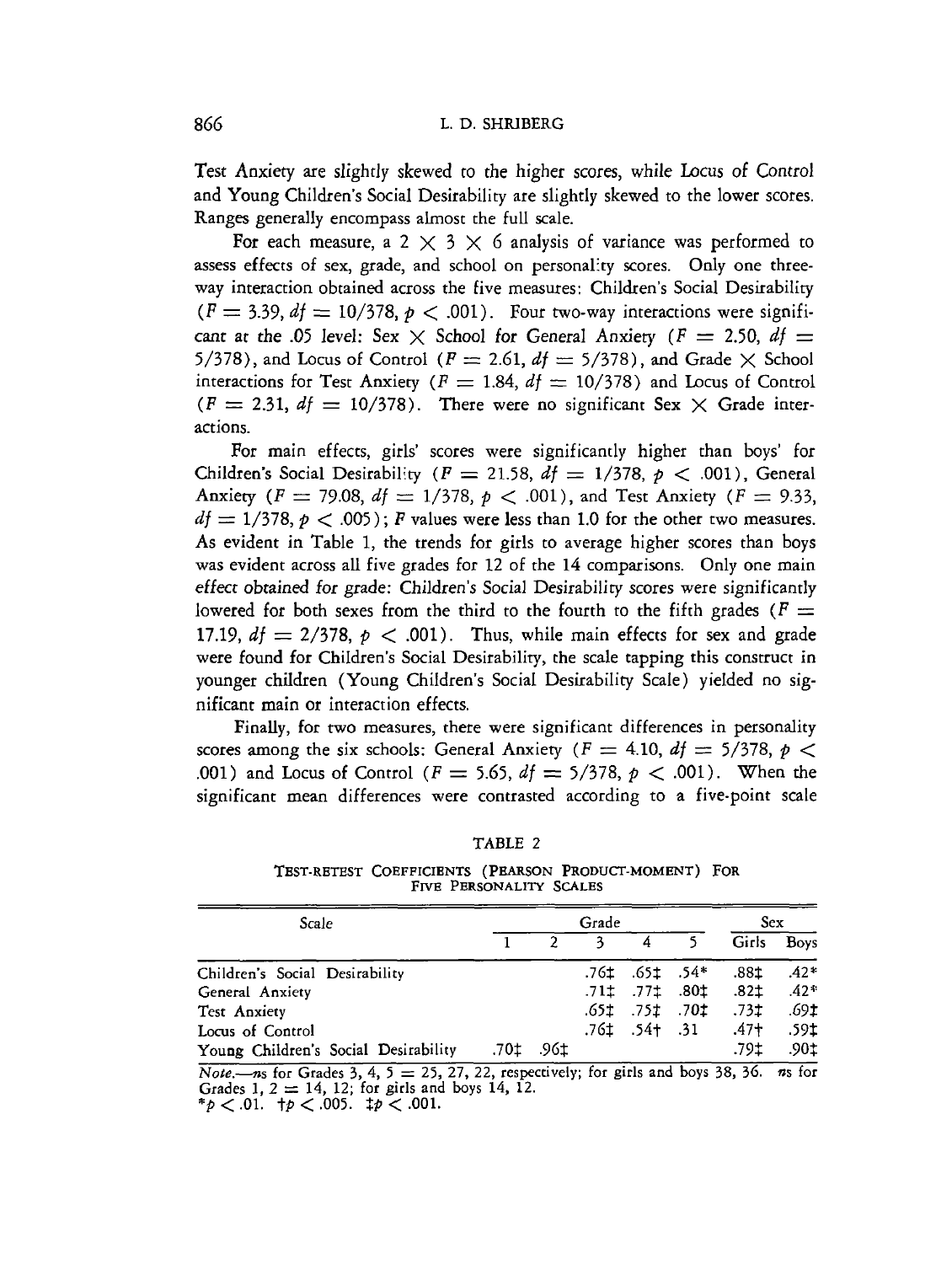characterization of each school from rural to suburban,<sup>3</sup> no obvious trends were apparent.

Table **2** presents the cest-retest coefficients for each measure. Although 23 of the 24 coefficients are significant at the .0l percent level or better, scability ranges from low to moderate to high across sex and grades. Girls are considerably more stable than boys on Children's Social Desirability and General Anxiety, while boys are somewhat more stable on Locus of Control and Young Children's Social Desirability. A strong trend toward lowered stability in higher grades is evident for Locus of Control and, to a lesser extent, for Children's Social Desirability. For Young Children's Social Desirability, however, considerably more stability is evident in the second than in the first grade scores.

Table 3 presents the intercorrelations for the four measures given to Ss in Grades **3** to *5.* The intercorrelations are predominantly low and nonsignificant across grade and sex, with the exception of the moderate correlation of General Anxiety with Test Anxiety.

| `ABL |  |
|------|--|
|      |  |

INTERCORRELATIONS (PEARSON PRODUCT-MOMENT) FOR FOUR PERSONALITY SCALES

| Scales                                               | <b>Sex</b>           |                      | Combined        |                 |        |
|------------------------------------------------------|----------------------|----------------------|-----------------|-----------------|--------|
|                                                      |                      | 3                    | 4               | S.              |        |
| Children's Social Desirability &<br>General Anxiety  | Girls<br><b>Boys</b> | $-.11$<br>$-.12$     | .03<br>$-.06$   | $-.30$<br>.03   | .06    |
| Children's Social Desirability &<br>Test Anxiety     | Girls<br><b>Boys</b> | $-.18$<br>$-33+$     | $-12$<br>$-.03$ | $-11$<br>$-.15$ | $-.11$ |
| Children's Social Desirability &<br>Locus of Control | Girls<br>Boys        | $-.30+$<br>$-.01$    | $-.04$<br>$-14$ | .05<br>$-.12$   | - 08   |
| General Anxiery and Test Anxiety                     | Girls<br>Boys        | .591<br>.491         | .49±<br>.45‡    | .47±<br>.511    | .51‡   |
| General Anxiety & Locus of Control                   | Girls<br>Boys        | $.29*$<br>.36†       | .14<br>.12      | .22<br>.21      | .23‡   |
| Test Anxiety & Locus of Control                      | Girls<br>Boys        | .24<br>$.31^{\circ}$ | .11<br>.37‡     | .24<br>.22      | .25‡   |

Nore.---ns for girls in Grades **3, 4, 5** = **89, 76,** and **65,** respectively; for boys **71, 79,** and **86,** respectively.  $*_{p} < 0.01$ .  $\uparrow p < 0.005$ .  $\uparrow p < 0.01$ .

### **DISCUSSION**

For two personality scales, the obtained mean scores differed by more than a standard deviation from available normative data. The Children's Social Desirability Questionnaire means averaged 8.8 points lower than chose published by Crandall, Crandall, and Katkovsky (1965), while Locus of Control scale means averaged 7.3 points lower than those reported by Nowicki and Strickland ( 1970). Comparative means for the General Anxiety and Test Anxiety scales are not available. To interpret these large and unexpected differences, inspec-

<sup>&</sup>lt;sup>3</sup>Gratitude is expressed to Superintendent John W. Stofflet for his assistance in this task and other aspects of the study.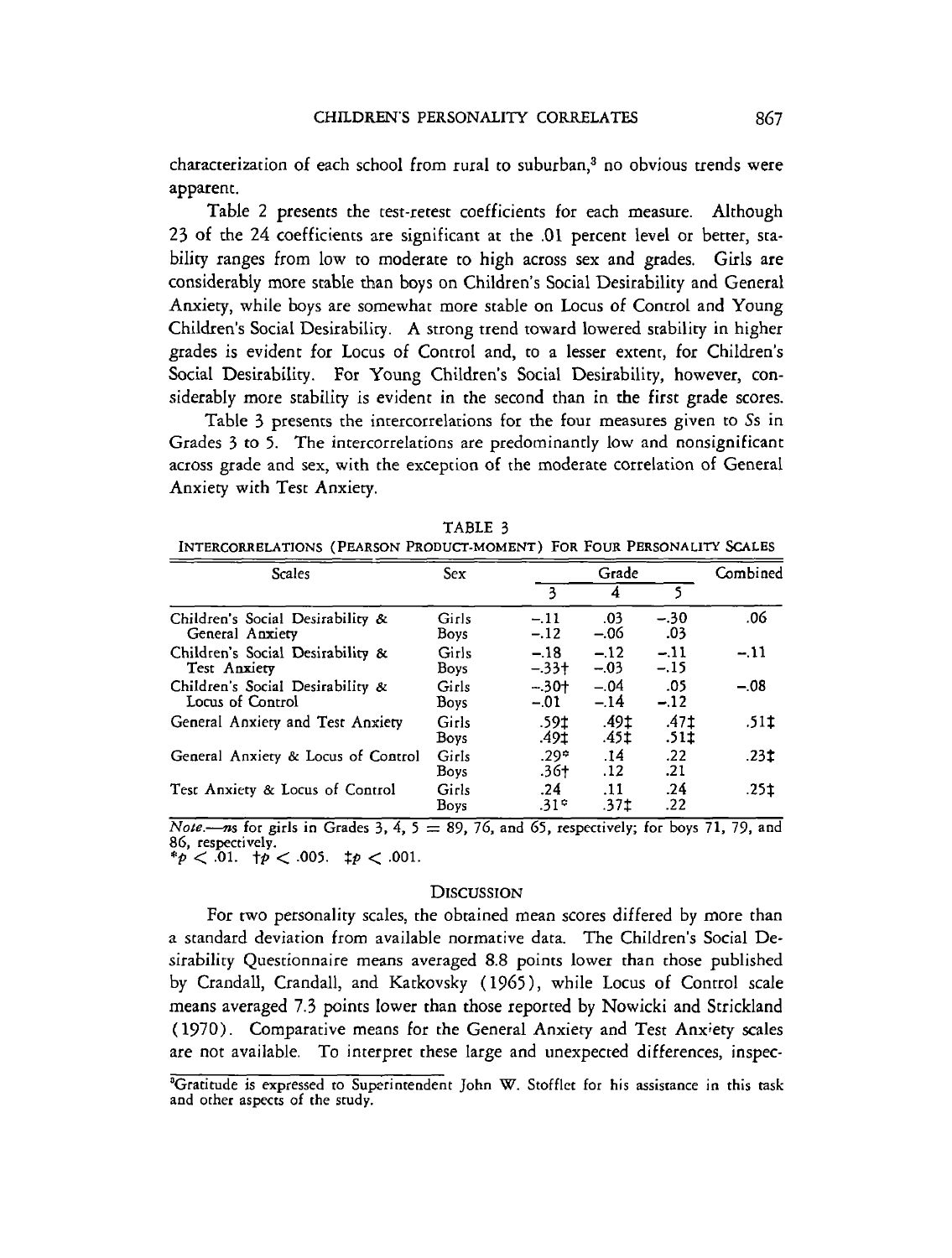tion of potential methodological differences across the three studies is warranted.

Both Crandall, Crandall, and Katkovsky and the present study sampled children from midwestern communities, while the Nowicki and Strickland data were taken from southern communities. All three sample communities are adjacent to universities; no children were from large metropolitan school systems. Comparison of the socio-economic descriptions indicates that stratification is essentially comparable across the chree studies. For the Locus of Control data, the geographic differences between samples may initially suggest an incerpretation thac midwestern children are more internally oriented than southern children. The obtained main effect for school (the largest means difference among the seven schools was approximately four points) could further suggest that this construct is sensitive to socio-economic differences and their correlates. However, the markedly lowered need for approval scores in the present sample, in light of the above information, can not readily be ascribed to differences in sample characteristics between the present and reference publication. For differences obtained on both scales, an alternative interpretation will be offered.

Sex of examiner is another possible source of variance, although sex of examiner (s) is not completely reported in the Crandall, Crandall, and Katkovsky or the Nowicki and Strickland studies. However, both Cruse (1963) and recently Weitz (1972) in a study using the Children's Social Desirability Questionnaire with eight examiners, have noted no significant effect of sex on this instrument. Additionally, relative differences between girls' and boys' means scores in the present study parallel those given in the reference publications, counter-indicating any cross-sex effects. These considerations, plus the possible neutralizing effect of having a female examiner present audio-taped stimuli by a male announcer, suggest that sex of examiner could not plausibly account for the differences in question.

Order effects could be implicated in the Locus of Control means, because it was the last scale in the battery. However, our preliminary work with these and ocher measures has not indicated any significant order effects, although some lower level interactions with order have been obtained. We do note that older children are sometimes given to "talk-outs" especially toward the end of a group retest session, which might partially explain the poor stability (31) obtained by fifth graders on Locus of Control. However, since che Social Desirabiliy scale was given first, order effects cannot be implicated for these lowered means.

For some poss'bly more fertile sources of variability, consider several aspects of the stimulus and response modes across the three studies. First, previous work with young children (Shriberg, 1971b) indicated that test items should be read with pleasing, but intonationally non-biasing inflection. Because social desirability "pull" can be evoked by examiner's intonation as well as item content, a considerable amount of training was given to ensure thac items were read with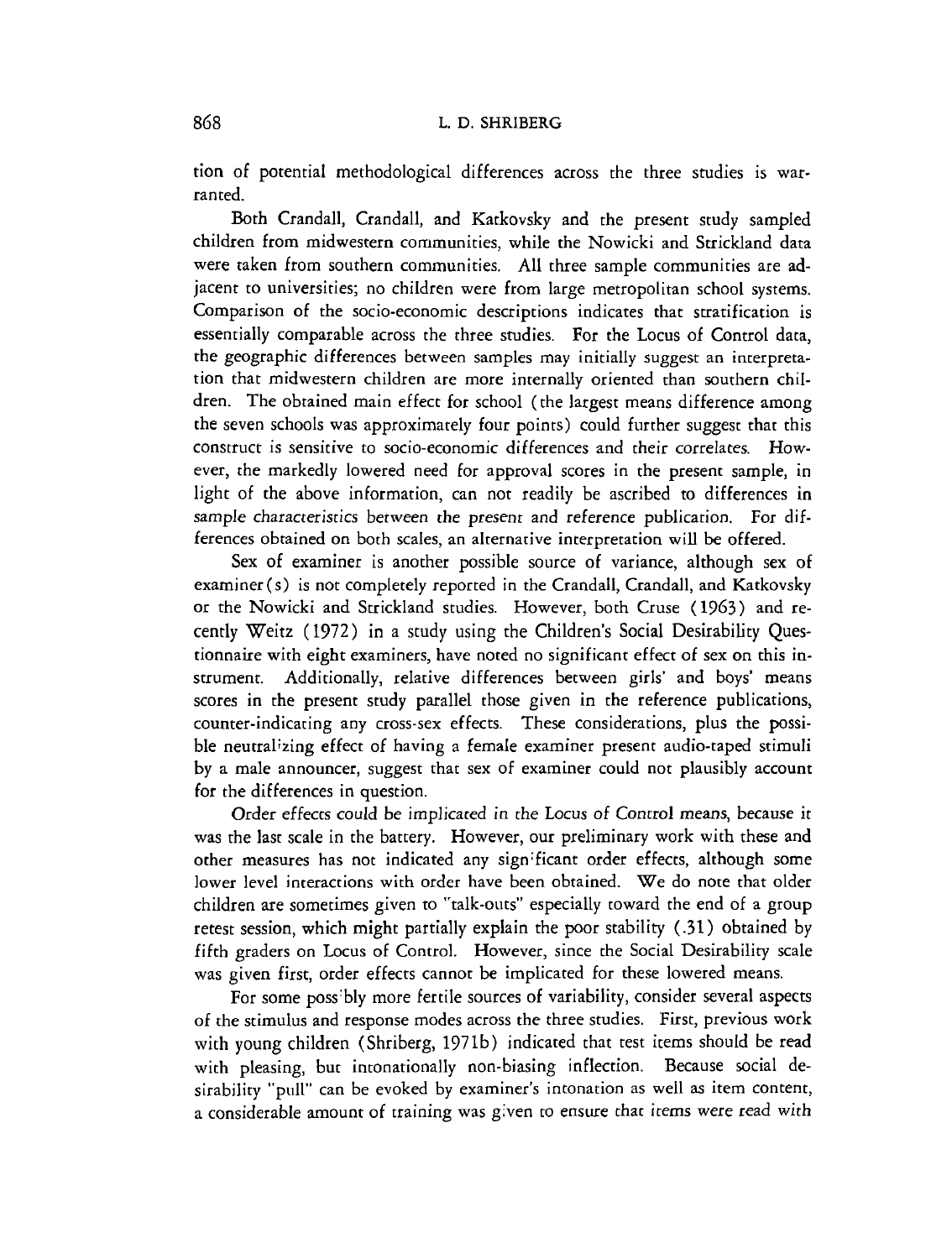friendly intonation, but neutral stress relative to the poles of the construct. Perhaps the results of these procedures, in contrast to other studies, reduced those intonational stimulus cues which evoke the very behaviors which these scales attempt to assess.

Second, differences in the mode of presentation of scale items are apparent among rhe three studies. For the Children's Social Desirability Questionnaire, Crandall, Crandall, and Katkovsky (1965) used pre-recorded stimuli, but no information on sex of announcer or how items were read is provided. Importantly, each child was tested individually, with a child required to state his choice for each item to an examiner who duly recorded it on a form. Although item delivery was standardized across Ss, socially desirable responses should be more probable in such a test environment. In addition to the influence of making their choices public, children might be particularly desirous of "doing the right thing" when an adult is apparently "marking" each of their answers.

The mode of testing for the Locus of Control reference data of Nowicki and Strickland' indicates that children were tesred in groups. Each child recorded his own response privately, but stimuli were presented by an examiner who read each item aloud twice. Aside from the loss of standardization of stimulus presentations across subject groups, the presence of the examiner actively presenting items may have lent added discriminative stimuli influencing scores toward external locus of control. Since many of the Locus of Control items pic children against adult authority, the visual stimuli properties of the live examiner, in comparison with the disembodied verbal stimuli used in the present study, may have evoked the more external scores.

Summarizing these issues, the means scores obtained in the present study on the Children's Social Desirability Questionnaire and the Locus of Control Scale for Children are more than one standard deviation lower than the respective norms for each measure. The standard deviations obtained are very similar to those given in the reference publications. At the outset, it would seem that the present sample had reduced need for approval and more internal locus of control orientation. However, because our sample sizes for these grades is larger than the reference publications by approximately one-third in each case, effects of examiners' sex cannot be implicated, and sample demographics and order effects can at least not account for the lowered need for approval means, differences in stimulus and response modes are proposed as the primary sources of variance in reconciling these differences.

These unexpected findings suggest that serious attention to methodological considerations in the continued use of these scales with children is warranted. On this issue, Weitz (1972) has commented on the significance of the testing context in assessing need for approval scores, questioning the degree of social interaction appropriate for testing this construct. He argues against a "mechanical" testing session, directing his examiners to be "friendly" while engaging in five minutes of "casual conversation'' with each child before individual testing. We suggest that this approach is defensible for experimental study of effects of different stimulus or setting conditions on the social desirability *response set,*  but is wholly incorrect when the interest is on the use of this instrument to collect *trait*  data. For the latter purposes, as in Crandall, Crandall, and Katkovsky (1965) or recently, Allaman, Joyce, and Crandall **(1972),** the appropriate testing situation seems to call for